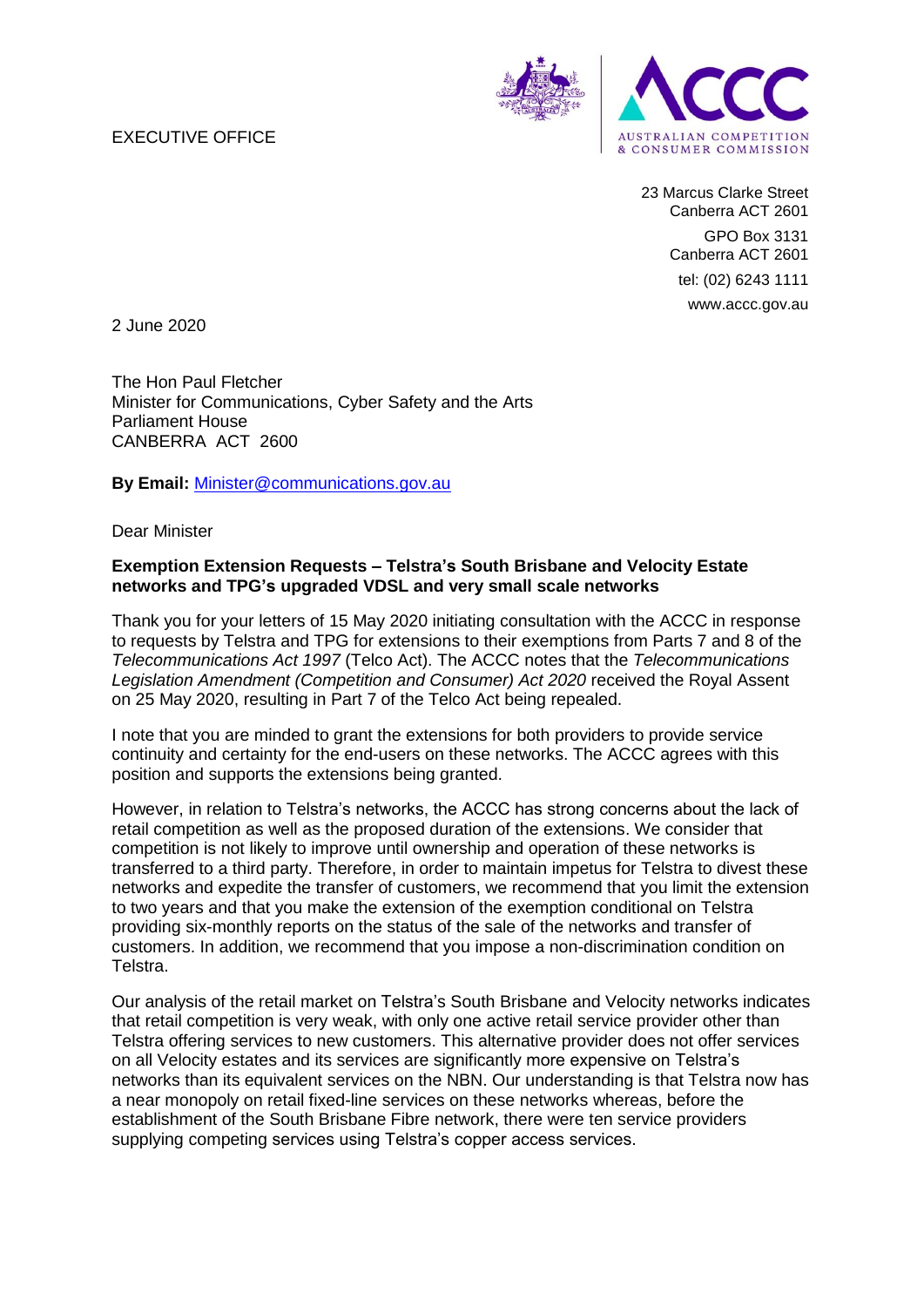

While we consider that this is likely to improve retail competition on these networks in the future, we also consider that competitive conditions could be improved on the current networks by setting conditions on the extension to allow greater monitoring of the sale and transition process as well as to limit Telstra's ability to favour its own retail operations.

Consequently, we recommend that you make conditions of the exemptions that:

- (a) require Telstra to report on a six-monthly basis to both your office and the ACCC on the status of the transfer of ownership of these networks and the post-sale transition of customers to the new owner's services; and
- (b) prohibit Telstra from discriminating in favour of itself in relation to the supply of the Fibre Access Broadband (FAB) service prior to full transfer of control of the networks to a third party.

The ACCC will also consider the terms of access to Telstra's FAB service on these networks in the context of the SBAS FAD review next year.

I note that Telstra is seeking an extension for both South Brisbane and the Velocity estates until:

- (a) 90 days after all customers have transitioned to the networks of the new owner(s); or
- (b) 1 July 2023 if Telstra retains ownership of the networks at this date.

Importantly, Telstra has not specified that the exemptions would expire on the earlier of these dates. The ACCC is concerned that this could potentially allow Telstra to benefit from an ongoing exemption while it transitions customers to the new owner's network for of up to 27 months beyond 1 July 2023 provided that it has sold the networks prior to that date.

We consider that limiting the extension to two years will give Telstra the incentive to expedite the sale of the networks and transfer of end-users, and bring it broadly into line with the extension to the TPG exemptions.

We therefore recommend that the Telstra exemptions be extended until **the earlier of**:

- (a) the day which is 90 days after the customer transition completion date; or
- (b) 1 July 2022.

There is a risk that shortening the period may not give Telstra sufficient time to migrate all of its customers, leading it to seek a further extension. However, the proposed six monthly status reports to your office and the ACCC will allow us to monitor Telstra's progress throughout the extension period and potentially address any issues that are delaying the transition.

While the ACCC's assessment is that there is limited competition on the networks that TPG is seeking extensions for, we have fewer concerns than in relation to Telstra's networks, largely on the grounds that the NBN is available in most, if not all, of the footprint of the TPG networks. This provides end-users with choice in network and retail service provider. We note that TPG has indicated that it will lodge a functional separation undertaking for these networks with the ACCC when these provisions come into force in late August 2020. This